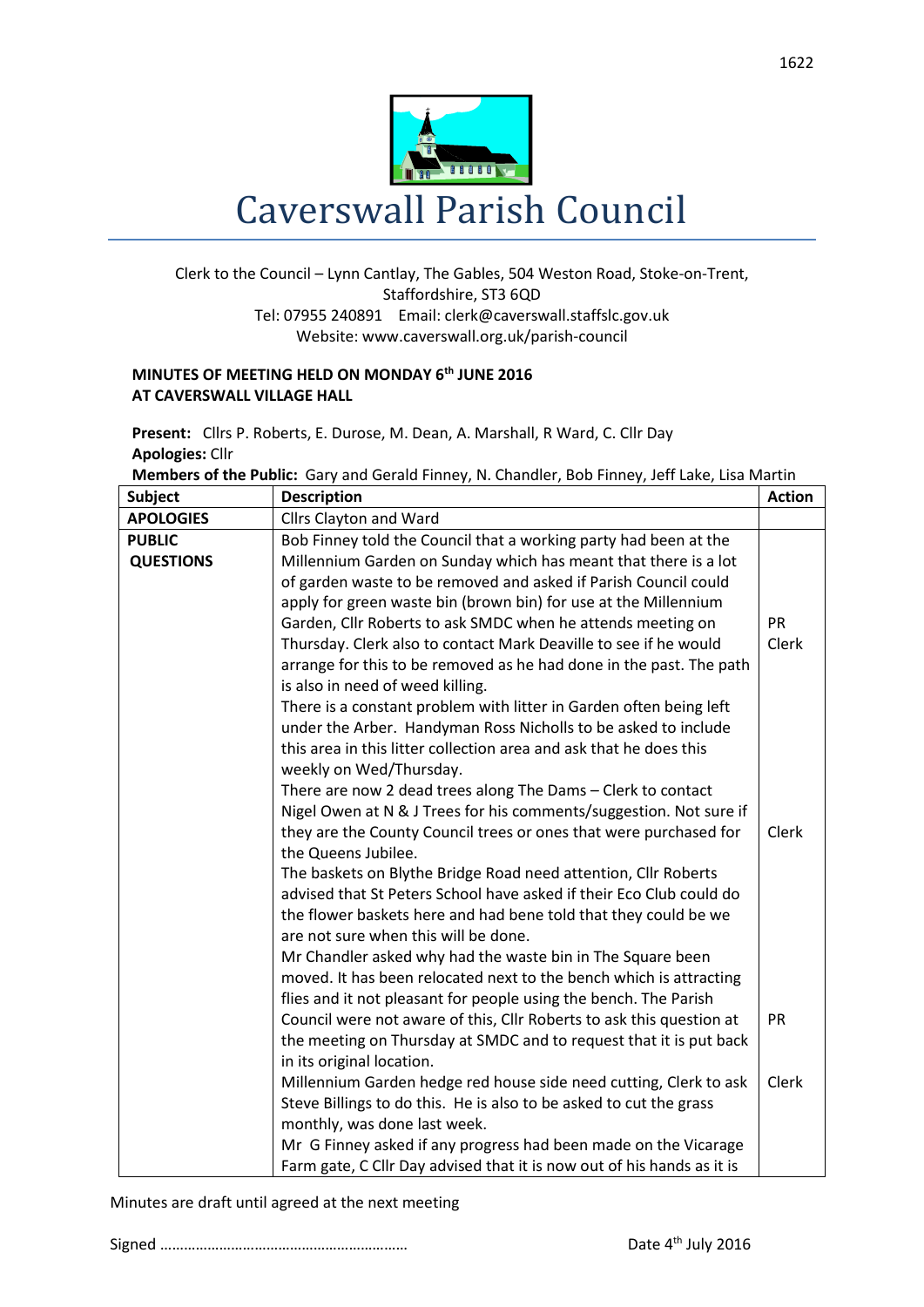| <b>Subject</b>         | <b>Description</b>                                                                                                                                                                                                                                                                                                                                                                                                                                                                                                                                                                                                                                                                                                                                                                           | <b>Action</b> |
|------------------------|----------------------------------------------------------------------------------------------------------------------------------------------------------------------------------------------------------------------------------------------------------------------------------------------------------------------------------------------------------------------------------------------------------------------------------------------------------------------------------------------------------------------------------------------------------------------------------------------------------------------------------------------------------------------------------------------------------------------------------------------------------------------------------------------|---------------|
|                        | with Legal. Mr Finney had phoned SCCs Bridget Parsons but she                                                                                                                                                                                                                                                                                                                                                                                                                                                                                                                                                                                                                                                                                                                                |               |
|                        | was not available he had spoken to her a fortnight ago and was                                                                                                                                                                                                                                                                                                                                                                                                                                                                                                                                                                                                                                                                                                                               |               |
|                        | told that she was drafting a letter. C Cllr Day expected that this                                                                                                                                                                                                                                                                                                                                                                                                                                                                                                                                                                                                                                                                                                                           |               |
|                        | would have been to the owners of Vicarage Farm and again said                                                                                                                                                                                                                                                                                                                                                                                                                                                                                                                                                                                                                                                                                                                                |               |
|                        | that he's not been consulted anymore as it is in hands of Legal.                                                                                                                                                                                                                                                                                                                                                                                                                                                                                                                                                                                                                                                                                                                             |               |
|                        | Jeff Lake - CarsaFest taking place on Saturday July 2nd -12 noon to<br>midnight. Most will take place in the Village Hall but he had been<br>offered a ride/small fair which he would like locating on the field<br>behind the Hall, this is acceptable by the Parish Council but<br>conditional on Mr Lake obtaining third party insurance cover for<br>£2 million which the Parish Council need to see prior to the event<br>taking place. He also asked that the car park was opened for use,<br>again no problem to this happening. The Parish Council also stated<br>that they would need to see the "Fair" insurance policy to ensure<br>that he is covered for Public Liability, again this is needed prior to<br>the event taking place and will be a condition of use of the field. |               |
|                        | Bob Finney asked if the Post Box in The Square could be painted as<br>it was looking very shabby. The Parish Council had contacted the<br>Post Office some time ago and had been told that this would be<br>done, Clerk to chase up. box in the Square - chase up Post Office.<br>Find old email.                                                                                                                                                                                                                                                                                                                                                                                                                                                                                            | Clerk         |
| <b>MINUTES</b>         | It was resolved that the minutes of the previous month's meeting                                                                                                                                                                                                                                                                                                                                                                                                                                                                                                                                                                                                                                                                                                                             |               |
|                        | and those of the 2016 Annual Assembly were to be signed as a true                                                                                                                                                                                                                                                                                                                                                                                                                                                                                                                                                                                                                                                                                                                            |               |
|                        | and correct record.                                                                                                                                                                                                                                                                                                                                                                                                                                                                                                                                                                                                                                                                                                                                                                          |               |
| <b>DECLARATION OF</b>  | Cllr Roberts - re planning matters as member of Planning                                                                                                                                                                                                                                                                                                                                                                                                                                                                                                                                                                                                                                                                                                                                     |               |
| <b>INTEREST</b>        | Committee.                                                                                                                                                                                                                                                                                                                                                                                                                                                                                                                                                                                                                                                                                                                                                                                   |               |
|                        |                                                                                                                                                                                                                                                                                                                                                                                                                                                                                                                                                                                                                                                                                                                                                                                              |               |
| <b>REPORTS</b>         | 95/16 County Councillor - nothing to report. He advised that many                                                                                                                                                                                                                                                                                                                                                                                                                                                                                                                                                                                                                                                                                                                            |               |
| <b>COUNTY/DISTRICT</b> | Parish Council were writing to SCC regarding the state of the                                                                                                                                                                                                                                                                                                                                                                                                                                                                                                                                                                                                                                                                                                                                |               |
| <b>COUNCILLORS</b>     | County roads and asked if the Parish Council were prepared to do                                                                                                                                                                                                                                                                                                                                                                                                                                                                                                                                                                                                                                                                                                                             |               |
|                        | this, it was agreed that the Clerk would write to James Bailey Head                                                                                                                                                                                                                                                                                                                                                                                                                                                                                                                                                                                                                                                                                                                          | Clerk         |
|                        | of Highways. Letter also to go re loss of Lengthsman Service to                                                                                                                                                                                                                                                                                                                                                                                                                                                                                                                                                                                                                                                                                                                              |               |
|                        | include the Grass Cutting Agreement we currently have for the                                                                                                                                                                                                                                                                                                                                                                                                                                                                                                                                                                                                                                                                                                                                |               |
|                        | verges.<br>96/16 District Councillor - no report                                                                                                                                                                                                                                                                                                                                                                                                                                                                                                                                                                                                                                                                                                                                             |               |
| HANDYMAN/              | 97/16                                                                                                                                                                                                                                                                                                                                                                                                                                                                                                                                                                                                                                                                                                                                                                                        |               |
| <b>LENGTHSMAN</b>      | No report other than in Public Questions - Millennium Garden -                                                                                                                                                                                                                                                                                                                                                                                                                                                                                                                                                                                                                                                                                                                               | Clerk         |
| <b>REPORT</b>          | grass, hedge, weed killing on the paths.                                                                                                                                                                                                                                                                                                                                                                                                                                                                                                                                                                                                                                                                                                                                                     |               |
|                        | <b>HIGHWAYS ISSUES -</b>                                                                                                                                                                                                                                                                                                                                                                                                                                                                                                                                                                                                                                                                                                                                                                     |               |
| <b>MATTERS ARISING</b> | 98/16 Grids and Drains                                                                                                                                                                                                                                                                                                                                                                                                                                                                                                                                                                                                                                                                                                                                                                       |               |
| <b>FROM PREVIOUS</b>   | Grid by Red House blocked                                                                                                                                                                                                                                                                                                                                                                                                                                                                                                                                                                                                                                                                                                                                                                    | Clerk         |
| <b>MEETINGS</b>        | 99/16 Hedge on corner of Caverswall Road                                                                                                                                                                                                                                                                                                                                                                                                                                                                                                                                                                                                                                                                                                                                                     |               |
|                        | (65/16, 39/16, 23/16, 07/15)                                                                                                                                                                                                                                                                                                                                                                                                                                                                                                                                                                                                                                                                                                                                                                 |               |
|                        | Still not been done but is now not possible because of bird nesting.                                                                                                                                                                                                                                                                                                                                                                                                                                                                                                                                                                                                                                                                                                                         |               |
|                        | Clerk to contact in July to ask that it is then done as soon as                                                                                                                                                                                                                                                                                                                                                                                                                                                                                                                                                                                                                                                                                                                              | Clerk         |
|                        | possible otherwise, as advised in previous correspondence with Mr                                                                                                                                                                                                                                                                                                                                                                                                                                                                                                                                                                                                                                                                                                                            |               |
|                        | MacDonald, the Parish Council will undertake to do this and submit                                                                                                                                                                                                                                                                                                                                                                                                                                                                                                                                                                                                                                                                                                                           |               |
|                        | a bill for the cost to Mr MacDonald.                                                                                                                                                                                                                                                                                                                                                                                                                                                                                                                                                                                                                                                                                                                                                         |               |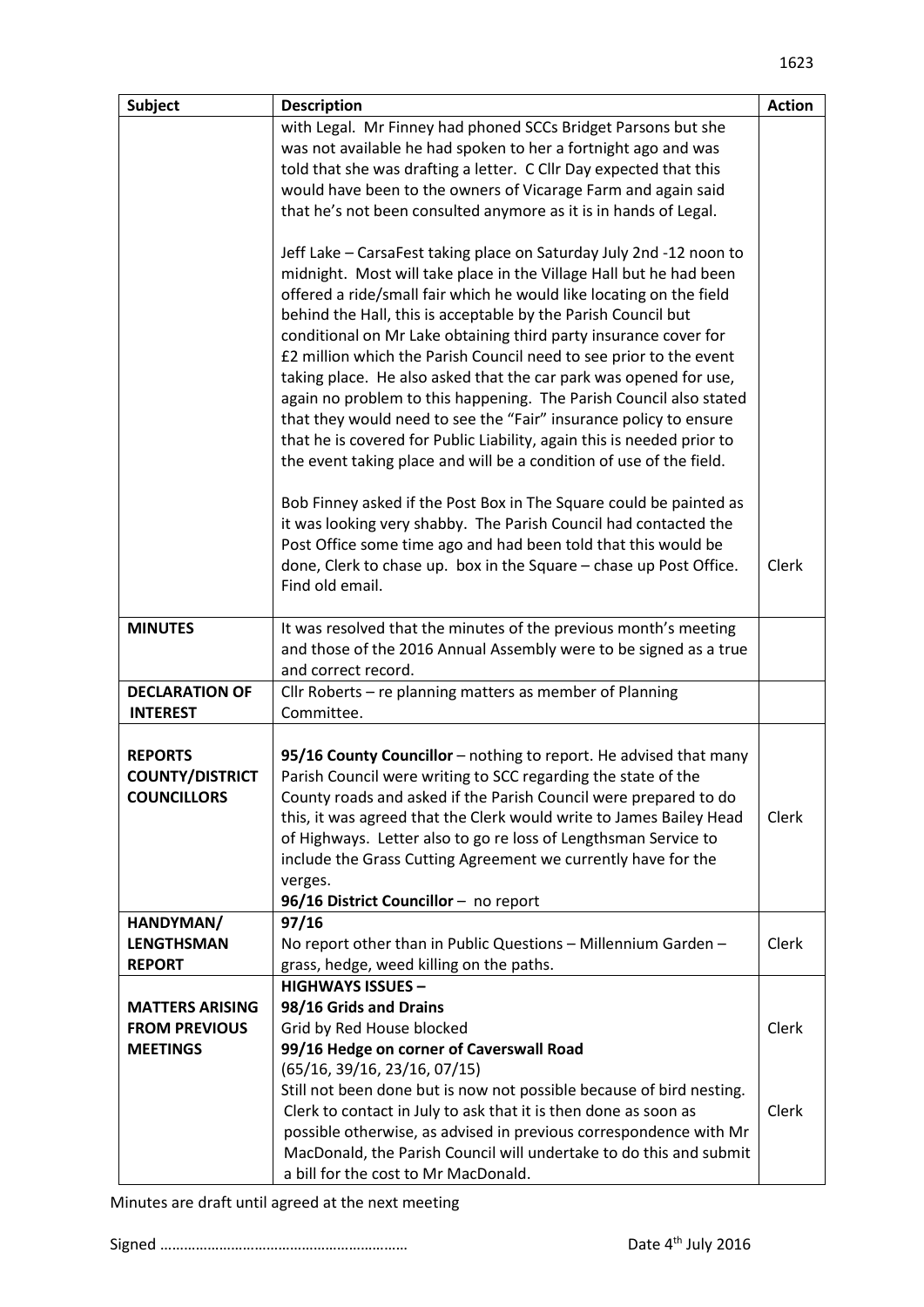| <b>Subject</b>         | <b>Description</b>                                                  | <b>Action</b> |
|------------------------|---------------------------------------------------------------------|---------------|
|                        |                                                                     |               |
|                        | 100/16 Traffic in the village -                                     |               |
|                        | Clerk has emailed SCC - Sue De Nicholas regarding this, awaiting a  |               |
|                        | response.                                                           |               |
|                        | Email also sent to PCSO Adam Charlesworth who has responded         |               |
|                        | asking for exact location regarding the speeding issues and also    |               |
|                        | that he does not think that there are any locations for the speed   |               |
|                        | van in the village but would be prepared to come out with the hand  |               |
|                        | held device and the speed board at some point. Clerk to contact     | Clerk         |
|                        | him with information on where and when are the worst                |               |
|                        | places/times.                                                       |               |
|                        |                                                                     | Clerk         |
|                        | 101/16 Pavement from The Green to bridge on Caverswall Road         |               |
|                        | In the hands of C Cllr Day.                                         |               |
|                        | 102/16 Footpaths:                                                   |               |
|                        | (66/16, 40/16, 24/16, 08/16, 155/15, 138/15. 124/15, 108/15,        |               |
|                        | 91/15, 76/15)                                                       |               |
|                        | Vicarage Farm - see Public Questions above                          |               |
|                        | 103/16 Bus Shelter by Scout Hut                                     |               |
|                        | Not SCC still not managed to contact SMDC Paul to check             |               |
|                        | 104/16 Fencing along The Dams:                                      |               |
|                        | (67/16, 41/16, 26/16, 15/16)                                        |               |
|                        | Quotes still to be obtained                                         |               |
|                        | 105/16 Defibrillator:                                               |               |
|                        | (68/16, 43/16, 32/16)                                               |               |
|                        | Press release done by Clerk and approved by Council, photo to be    |               |
|                        | taken and then both sent to Leslie Jackson at the Leek Post & Times |               |
|                        | 106/16 Queens 90th Birthday:                                        |               |
|                        | (69/16, 44/16, 33/16)                                               |               |
|                        | Not heard anything on medal therefore decision was to not go        |               |
|                        | ahead.                                                              |               |
|                        | <b>Unresolved Items: none</b>                                       |               |
|                        | 107/16                                                              |               |
| <b>CORRESPONDENCE</b>  | <b>TSB</b><br><b>Bank Statement</b>                                 |               |
|                        |                                                                     |               |
|                        |                                                                     |               |
|                        | 108/16 Accounts                                                     |               |
| <b>FINANCE -</b>       | Payments:                                                           |               |
| <b>YEAR END</b>        | The following accounts were approved for payment: -                 |               |
| <b>ACCOUNTS, AUDIT</b> | Mrs L Cantlay - Clerk Salary and Expenses - June<br>£218.94 *       |               |
| <b>AND ANNUAL</b>      | Town & Country Services - May invoice<br>£456.00 *                  |               |
| <b>RETURN</b>          | Ross Nicholls - March/April<br>£97.28 *                             |               |
|                        | TOTAL PAYMENTS THIS MONTH - £772.22                                 |               |
|                        | - indicates payments to be made via Internet Banking Faster         |               |
|                        | Payment, approved at meeting.                                       |               |
|                        | Transfer: none required                                             |               |
|                        | Receipts:                                                           |               |
|                        | Bank interest - both accounts - £0.31 & $£0.44 = £0.75$             |               |
|                        | Total Receipts - £0.75                                              |               |
|                        | Accounts (after any payment or receipts made):                      |               |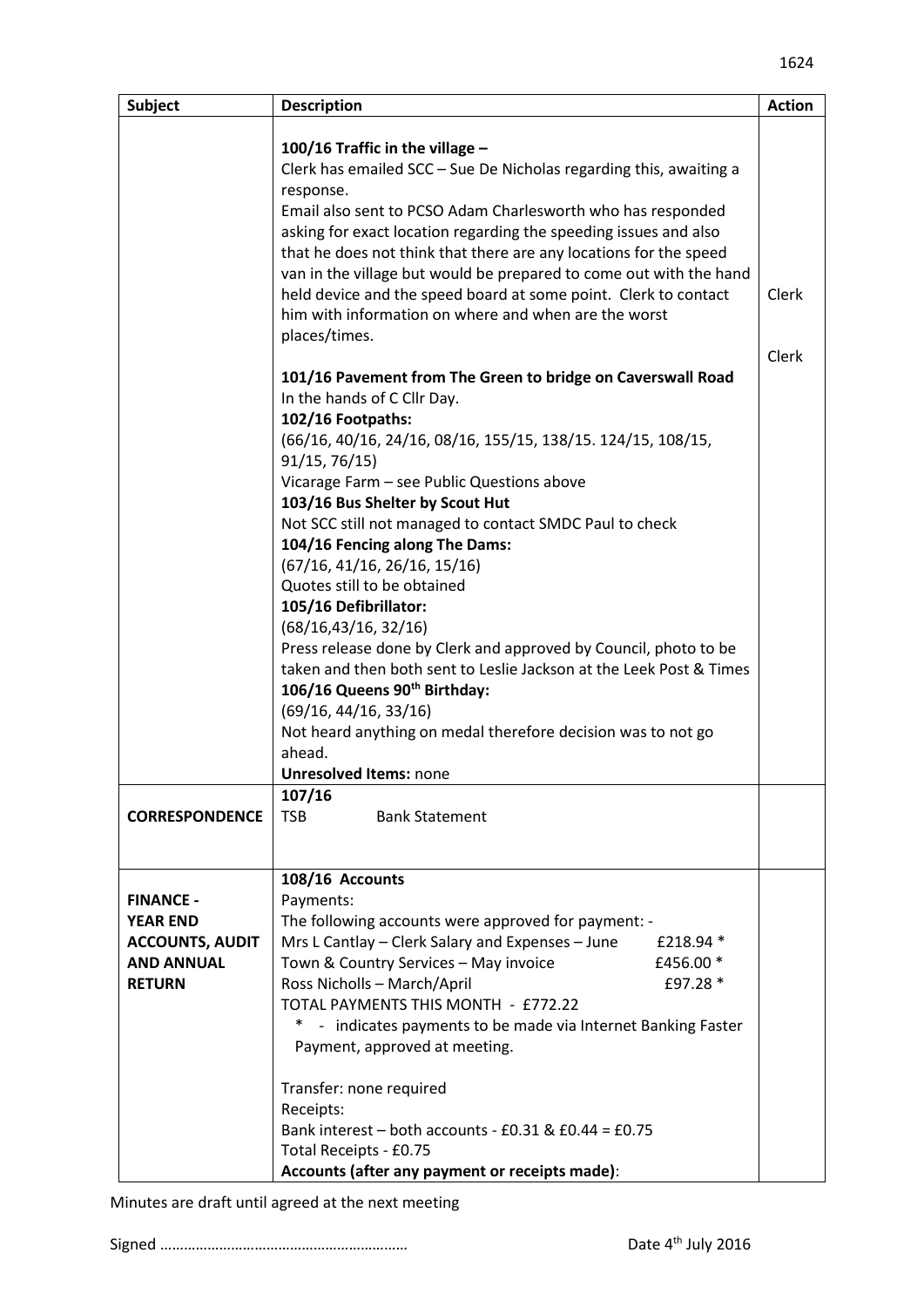| Subject             | <b>Description</b>                                                                                                                                                                                                                                                                                                                                                                                                                                                                                                                    | <b>Action</b> |
|---------------------|---------------------------------------------------------------------------------------------------------------------------------------------------------------------------------------------------------------------------------------------------------------------------------------------------------------------------------------------------------------------------------------------------------------------------------------------------------------------------------------------------------------------------------------|---------------|
|                     | Current Account - £1386.14                                                                                                                                                                                                                                                                                                                                                                                                                                                                                                            |               |
|                     | Instant Access Account - £12,281.37                                                                                                                                                                                                                                                                                                                                                                                                                                                                                                   |               |
|                     | Contingency Account - £10,105.16                                                                                                                                                                                                                                                                                                                                                                                                                                                                                                      |               |
|                     | 109/16 Audit and Annual Return 2015-16:                                                                                                                                                                                                                                                                                                                                                                                                                                                                                               |               |
|                     | All Account books etc back from Caroline Hulse ACA CTA. all OK.<br>Chair read out the Annual Governance Statement 2015/16 which<br>was then completed and signed by the Chair and the Clerk.<br>Caverswall have been selected as part of the 5% sample for the<br>2015/16 Audit this means that further information on responses to<br>the assertions at Section 1 of the 2015 Annual Return - The Annual<br>Governance Statement is required to also included written<br>confirmation that the 2015 certified annual return was made |               |
|                     | available for Electors' to view, this was also signed by the Chair.                                                                                                                                                                                                                                                                                                                                                                                                                                                                   |               |
|                     | Clerk now to send to Grant Thornton by deadline of 10th June                                                                                                                                                                                                                                                                                                                                                                                                                                                                          |               |
|                     | 2016.                                                                                                                                                                                                                                                                                                                                                                                                                                                                                                                                 | Clerk         |
|                     |                                                                                                                                                                                                                                                                                                                                                                                                                                                                                                                                       |               |
|                     | <b>Clerks Salary:</b>                                                                                                                                                                                                                                                                                                                                                                                                                                                                                                                 |               |
|                     | In line with National Joint Council for Local Government Services<br>(NJC) a new Salary Award for 2016-2018 has reached agreement.<br>New rate for 2016-2017, based on Scale LC1 and Part LC2 (Spinal<br>Column Point - SCP 20) is now £9.999 per hour with immediate<br>effect and to be back dated to 1 April 2016.<br>New rate for 2017-2018 to be implemented from 1 <sup>st</sup> April 2017 will                                                                                                                                |               |
|                     | be £10.099.                                                                                                                                                                                                                                                                                                                                                                                                                                                                                                                           |               |
|                     | 110/16                                                                                                                                                                                                                                                                                                                                                                                                                                                                                                                                |               |
| <b>PLANNING</b>     | <b>Applications:</b>                                                                                                                                                                                                                                                                                                                                                                                                                                                                                                                  |               |
| <b>MATTERS</b>      | SMD/2016/0286 - 2 Halldearn Ave - Proposed side extension, loft<br>conversion with front and rear dormer windows and gable to rear<br>(re-submission of SMD/2016/0057) – no objection subject to<br>neighbours' approval<br>SMD/2016/0311 Bank House Farm, Leek Road, Moorville -<br>Proposed single storey side and rear extension - no objection<br>subject to neighbours' approval.<br><b>Decisions: none</b>                                                                                                                      |               |
|                     | Appeals: none                                                                                                                                                                                                                                                                                                                                                                                                                                                                                                                         |               |
|                     | Enforcement Matters: Appeal hearing on Dove Farm next month                                                                                                                                                                                                                                                                                                                                                                                                                                                                           |               |
| <b>NEW BUSINESS</b> | 111/16 Trees at St Peters School<br>The trees overhanging the road on School Lane that stand on the<br>boundary of St Peter School have recently been cut back,<br>presumably by Western Power when they were doing recent work<br>on clearing their power lines, however they seem to have left 1<br>branch overhanging the road which looks odd. Clerk to contact<br>Western Power to ask that they come back and remove this branch<br>too.                                                                                        | Clerk         |
|                     | 112/16 Information on Playground Costings etc<br>This to be discussed in July. at next meeting all to be here at 7pm.<br>113/16 Car park assess barriers                                                                                                                                                                                                                                                                                                                                                                              |               |
|                     | Clerk and Cllr Marshall to look into the cost of height barriers to<br>give extra security to the playing field.                                                                                                                                                                                                                                                                                                                                                                                                                      | Clerk/<br>AM  |